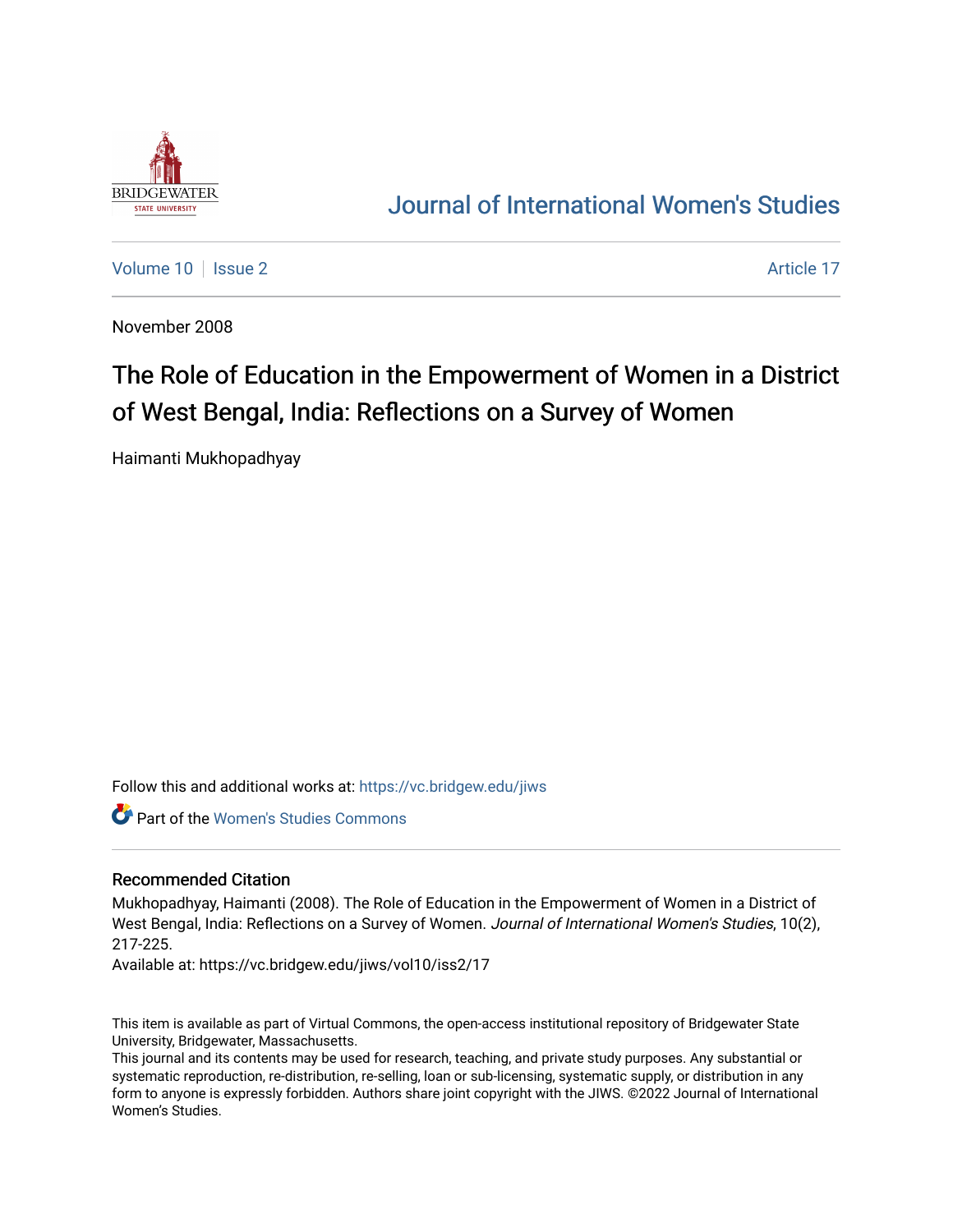## **The Role of Education in the Empowerment of Women in a District of West Bengal, India: Reflections on a Survey of Women**

By Haimanti Mukhopadhyay<sup>1</sup>

#### **Abstract**

This article aims to probe the role of education in the empowerment of women in the district of Malda, West Bengal, India. In an exhaustive survey comprising forty two villages, the article tries to unearth the status of women, attitude towards girls" education in society, problems hindering the education of women, the importance of marriage in women's life affecting education as well as the empowerment of women. The article also highlights that educated and economically empowered women have said a firm "no" to the prevalent malice of the dowry, thus directly bearing the fruit of economic empowerment in society of Malda district of West Bengal. Finally some recommendations have been made to eradicate the practice of intra-household and social discrimination of girl child and women. Empowerment through education has emerged as the only way to put an end to the horrors of dowry, as established by the survey.

*Keywords***:** Women, discrimination, dowry, education, economic empowerment, survey

## **Introduction**

The empowerment of women in India has been obstructed for centuries owing to various reasons amongst which the initial blow was in the form of depriving women from basic educational facilities. Beginning with the Rig Vedic period (Singh, 2004) Indian women were denied political powers. The denial of many basic rights continued to plunge downward during the later Vedic period, with further plummeting through forthcoming centuries. During the eighteenth century women suffered from several handicaps like female infanticide, sati<sup>2</sup>, purdah<sup>3</sup>, child marriage, illiteracy and subsequently forced child widowhood in the19<sup>th</sup> century. Women were treated no better than domestic animals. Moved by this extreme plight, great social reformers like Raja Rammohan Roy, Iswarchandra Vidyasagar, Sri Ramakrishna Paramhansa, Swami Vivekananda, Swami Dayananda Saraswati, M.G. Ranade, D.K.Karve and Mahatma Gandhi were in the forefront, fighting against social atrocities toward women (Jha and Pujari, 1998).

 $\overline{a}$ 

Journal of International Women"s Studies Vol. 10 #2 November 2008 217

<sup>1</sup> Haimanti Mukhopadhyay, M.Phil. is currently working as Principal, Anuradha English Medium School. Chikhli, Buldana, Maharashtra- 443201. India. E-mail [m.haimanti@gmail.com.](mailto:m.haimanti@gmail.com) I belong to an educated, middle class family, so unlike many of the women interviewed for this essay, my own education up to my graduation was not a problem for me. I received both support and opportunities for my education, which is common in middle class families in India. Also, being in the 'Brahmin' caste, (the teaching community since ancient Indian times) also assisted the cause of my education. I got married after my graduation and continued my post-graduate education with my determination and my husband"s support.

<sup>&</sup>lt;sup>2</sup> Sati is defined as 'the rite whereby the widow burns herself at the funeral pyre of the husband'

<sup>(</sup>Sharma,1988)

<sup>3</sup> Purdah, a word of Persian origin, used as veils or curtains, popularly used by Muslim women still in India. (Mathur 2004) Purdah defines the limits of freedom and outlines the margins, which confers anonymity and erase women"s selfhood.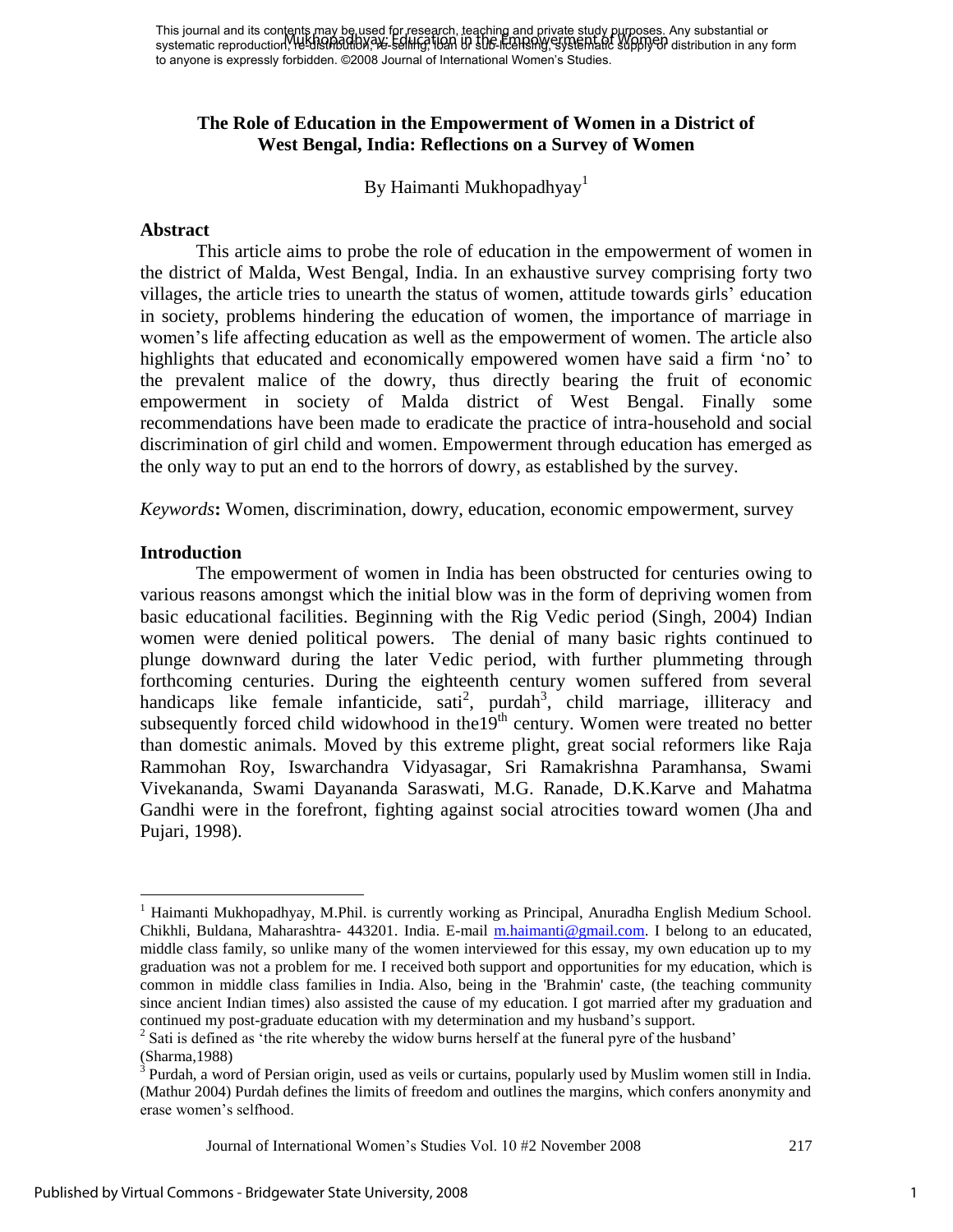Women discovered their own potential and played an equal part in India"s struggle for freedom (Barua, 2003). Many women came to be accepted as great patriots in their own rights. The freedom struggle of India was the platform where women again proved themselves. Women"s participation in the revolutionary movement (Mehta, 2004) was significant even when they were deprived of basic human rights in men"s world. The list of women in India who contributed to the movement for equality is enormous. To name just a few, Sarojini Naidu, Kamaladevi Chattopadhyay, Vijaylaxmi Pundit, Aruna Asaf Ali, and Rajkumari Amrit Kaur took up the fight on several fronts. (Jha and poojary, 1998)

The preamble to the Constitution of India promises full equality to all citizens in all respect. Women"s development saw a reflection in the Indian constitution wherein laws were enacted to eradicate the social evil of inequality, five-year plans and voluntary actions by women, state sponsored programmes like rural Mahila Mandals and local self government, participation in social and women"s welfare programmes through voluntary action and finally the demand for reservation in political institutions (Pandey, 2002)

## **Literacy among women**

 In independent India, illiteracy is the second most important problem following poverty. Female literacy rates are very low nationally. A look at the statistics relating to female literacy reveals a grim picture. Though the female literacy rate has progressively increased from 8.86% in 1951 to 15.34% in 1961 to 21.97% in 1971 to 29.75% in 1981 to 39.42% in 1991, it is still below the desired level (Maitr and Sinha, 1993). Comparing these rates to male literacy is 63.68%, it is clear that female literacy is neglected. This gap ultimately contributes to the subordination of women and greater dowry<sup>4</sup> demand in the marriage market. Among the literate women only a handful of women obtain their education in order to acquire economic independence; for the majority, literate women receive an education only to become more eligible in for marriage (Johnson and Johnson, 2001).

The link between female literacy rates and development is obvious and has received much attention in the development literature. For example, Rajasthan, which has a very low female literacy rate, is still burdened with widespread practices like "sati", female foeticide and child-marriage. On the other hand, Kerala, which has a high female literacy rate, is almost devoid of all these practices except the practice of dowry. Although the government has undertaken many programmes for the development of women, and in spite of the equality of status guaranteed under the Indian Constitution, double standards prevail in every sector of society and in the crucial sectors of health, education and social development. Moreover, the social isolation of women contributes to the deterioration of their condition. In spite of the Indian Government"s effort to secure justice for women through laws against crimes, the result is far from satisfactory. Without proper education, legal literacy and social awareness it is impossible to elevate the status of women.

 In spite of changes in society, its patriarchal nature continues to benefit males. Education has never been viewed as a tool to develop the overall personality and

Journal of International Women"s Studies Vol. 10 #2 November 2008 218

 $\overline{a}$ 

<sup>&</sup>lt;sup>4</sup> Dowry is defined as 'demands from husband's family during marriage' (Menski 1998). The tern in contemporary India refers to the goods that the groom and his family receive from the bride's family at the time of the marriage, over which the bride retains no ownership.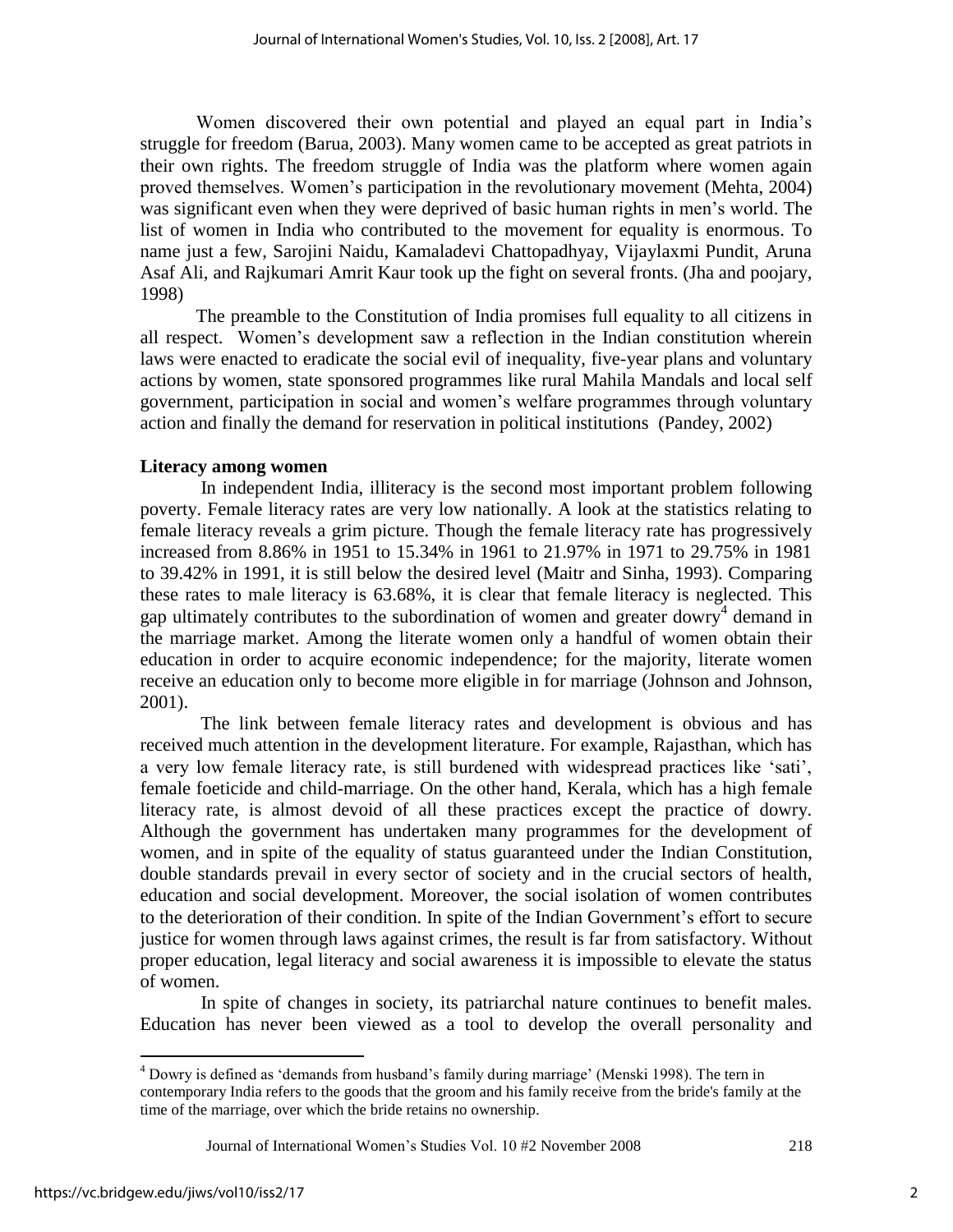capabilities of women. More than acquiring economic and social freedom for women on par with men, the society has viewed education as a requisite for a good marital relationship, as a pre-requisite for obtaining a good match (Shurei, 1997) and for the better upbringing of children in the  $20<sup>th</sup>$  century. Even in today's so-called highly modern society, girls are still not regarded as full persons. There continues to be resistance against viewing women as professionals, as economically independent person, and parents and the society still wish to see her as a dutiful wife and mother first, a professional, if at all necessary, last.

Even though, after independence, considerable developments have taken place in the lives of women, there remains a bleak picture. A majority of women are still underprivileged in a tradition bound society like ours, where there is a distinction between lawful legitimacy and general practice. "In spite of women"s contribution towards family income, their position in the family hierarchy mostly remains subordinate" (Nandal, 2005). The societal attitude is still discriminatory against women. In India more than 6000 women are killed every year because their in-laws consider their dowries inadequate (UNICEF, 2000). Some problems to be given topmost priority are female foeticide (Census India, 2001), female infanticide, malnutrition, illiteracy, child marriage, dowry harassments and dowry deaths (Rastogi and Therly, 2006), domestic violence, sexual harassment in society as well as in the workplace, bonded labourers, poverty, and police neglect and harassment.

This essay is an attempt to explore the discrimination women are still facing in society, and how education has made an indelible impression in curbing the practice of dowry through creation of empowered women in society. I conclude by analyzing the situation of women who are still lagging behind.

#### **Methodology**

 $\overline{a}$ 

Personal interviews were conducted to find out the role of education in empowering women against dowries. The survey took place in West Bengal, a state of eastern India over a period of one and half months (August-September) in the year 2005. West Bengal has an area of 88,752 sq. km. It shares a long border with Bangladesh in the east, Bihar and Orrisa in the west. The district of Malda is situated in the north Bengal on the bank of river Ganga. Malda district has an area of 3455.66 sq. km. Its total population is 3,290,1603 (2001 census). I had personally visited 204 women from forty-two villages of Malda district of West Bengal of India. The findings of the study are constituted from personal interviews with respondents, using a prepared questionnaire. Raw data pertaining to the 204 women have been analysed and grouped.

The language spoken in West Bengal is Bengali; therefore the interviews were mostly conducted in Bengali. Respondents who are highly educated also chose to give their answers in English. The respondents were chosen randomly from the entire district. Malda district is predominantly dominated by Hindus and Muslims. Data was collected from all castes<sup>5</sup> of the women of the Hindu religion. Malda district is inhabited by Sunni Muslims, so all the Muslim respondents in this survey belong to the above community.

<sup>&</sup>lt;sup>5</sup> The caste systems, although outlawed in 1947 with Indian independence, remains a powerful, de facto, traditional, [hereditary](http://en.wikipedia.org/wiki/Hereditary) systems of social classification, based on [endogamy,](http://en.wikipedia.org/wiki/Endogamy) [occupation,](http://en.wiktionary.org/wiki/occupation) economic status, and [ethnicity.](http://en.wikipedia.org/wiki/Ethnicity) A person is considered a member of the caste into which he/she is born and remains within until death. (Ghurye 2005).

Journal of International Women"s Studies Vol. 10 #2 November 2008 219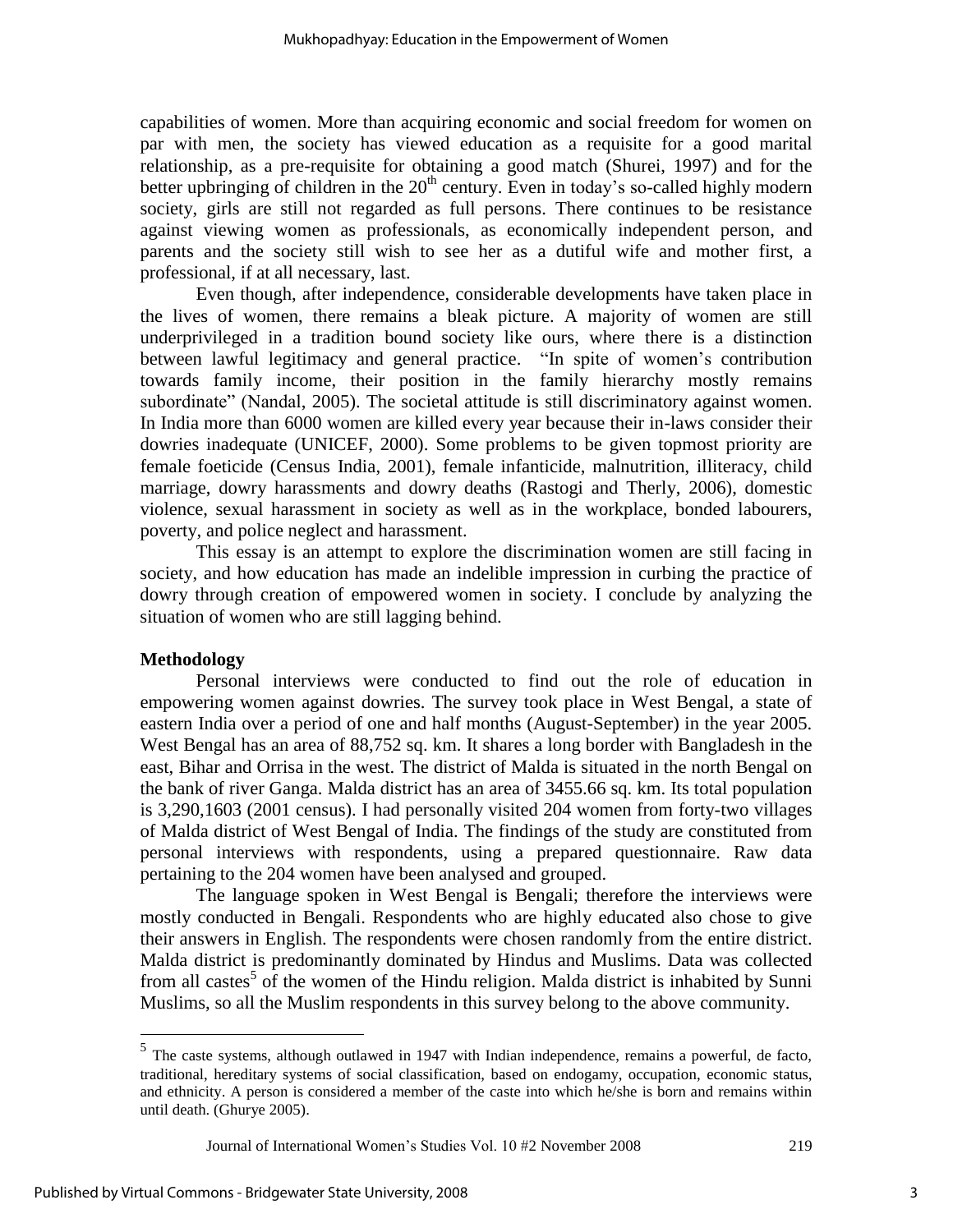## **Participants**

In this survey I collected information from both the rural and urban areas of Malda district. There were 26% urban and 74% rural respondents. Respondents of this survey are from different economic strata as well as representing different educational levels. I had the opportunity to interview some women who never had been to school and had no scope of education, who constitute 6% of the interviewees. Among the women, 26% has primary schooling up to secondary education; 20% studied up to higher secondary levels. Undergraduates and graduates represent 27% of total respondents. Post graduates represents 11% while another 11% of respondents" educational qualification is higher than post graduation. In addition, 26% are employed and 74% are unemployed. Among the employed women 70% are employed by the government, 20% are employed with NGOs and 10% are employed in small private enterprises.

The age at marriage of the respondents is also a very important factor, which indicates the status of women in society and their place in their family. In this survey it is revealed that a considerable number of women (32%) from lower economic strata (income Rs 3000/ per month) with very little education got married at an early age, on average of 14/15 years. The percentage of respondents married below 18 years are as follows - 2.9% at 10 years, 2.9% at 12 years, 5.9% at 13 years, 5.9% at 14 years, 29.4% at 15 years, 41.2% at 16 years and 11.8% at 17 years. Marriage below 18 years is illegal and this practice of early marriage overburdens women with early motherhood spoiling their opportunity to get an education. This is a common feature in interior villages, nad the lack of education and knowledge contributes to the ongoing practice of child marriage generation after generation.

The economic distribution of the economic condition of respondents is as follows: the majority of the women (44.5%) are from the household earning up to Rs 3000/, 18.8% up to Rs 6000/, 12% up to Rs 9000/, 12% up to Rs 12,000/, 4.2% up to Rs 15,000/, 3.7% up to Rs 18,000/, 1.0% up to Rs 21,000/, and 4.2% up to Rs 30,000/.

Even though I had prepared a questionnaire, often free discussions emerged particularly with the issues surrounding the birth of a girl child, the status of women in society, respondent's own status and problems faced in the home as well as in society. Other discussions included the view that dowries are an inhuman demand with negative effects on poor families, girls of marriageable age, on the right of parental property, domestic violence and sexual harassment. Thus, although I went there to complete a questionnaire, as I moved through the village women, I could see the real problems and hardships they faced. Though most of these village women were illiterate or educated up to primary level, the advancement in thinking and clarity was astonishing and an eyeopener for me. Most of them were extremely vocal against the dowry system. It was clear that uneducated village women suffered more than the educated and economically independent women. But as the subsequent discussion will show, almost all women opined against the dowry system irrespective of class, educational qualification, caste and religion.

#### **Survey results: priorities in general education**

 $\overline{a}$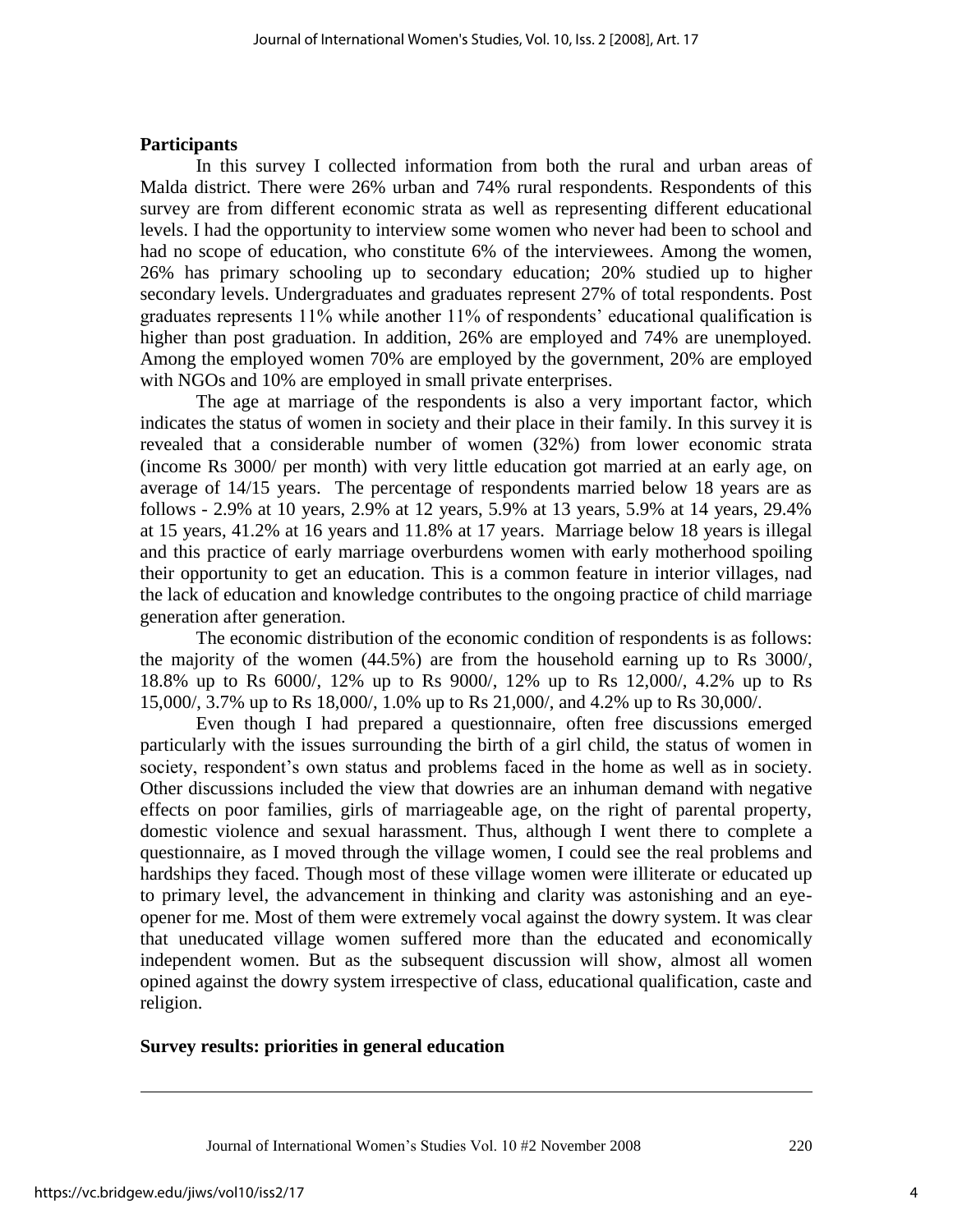In Malda district there is preference for boys in education and parents are accustomed to take their studies with more seriousness. The reason for this preference, as narrated by the respondents, is that it is the societal norm (Roy, 2003) that boys must become economically independent. Families place the most importance on the marriage of their girls. When I asked some of the women the reasons for their illiteracy, they responded that it was because of their parents' negligence that they never had been to school. The same parents have, however taken many pains to send their sons to school. According to these respondents, their parents never felt the need for their girls to get educated. These women, a victim of their parental negligence, told me that they feel very ashamed when they are unable to help their small children in their present educational pursuits. It is noteworthy, however, that a majority of the women (62%) expressed a keen interest in educating their daughters. So, there is a very positive change at least among women in Malda district who are much more concerned about their daughters' education, when compared to their previous generation, as I have seen and felt during the survey.

#### **Problems affecting women's education**

The findings of the survey show that even at the primary level of education poverty is the most significant factor shaping opportunities for women"s education. Two of the elderly respondents mentioned that they worked as domestics to obtain their primary education. She and her sister faced severe economic problems as well as parental negligence in their childhood which deterred them from getting an education. Today they are extremely interested in educating their granddaughters. Other problems which deterred women from getting an education, as cited by the respondents, are parental negligence and early marriage **(Fig.1).** Responsibilities for the family or the death of mother or father also emerged as reasons for the compulsory dropout from school at an early age as girl children had to take care of their younger siblings (Bagchi, Guha and Sengupta 1997, Feliciati 2006). Many poor, uneducated villagers do not attribute much importance to the education of girls. Early marriage is another common feature leading parents to withdraw their girls from school, and once they are gone, very few girls return to school, according to a senior teacher. In a hurry to get them married, some girls fell into the wrong hand. As a result they have to suffer a broken marriage at a very immature age. Thus, economic problems are the main hindrance deterring women from getting an education, coupled with early marriage and parental negligence playing an important part in the ultimately deteriorating status of women.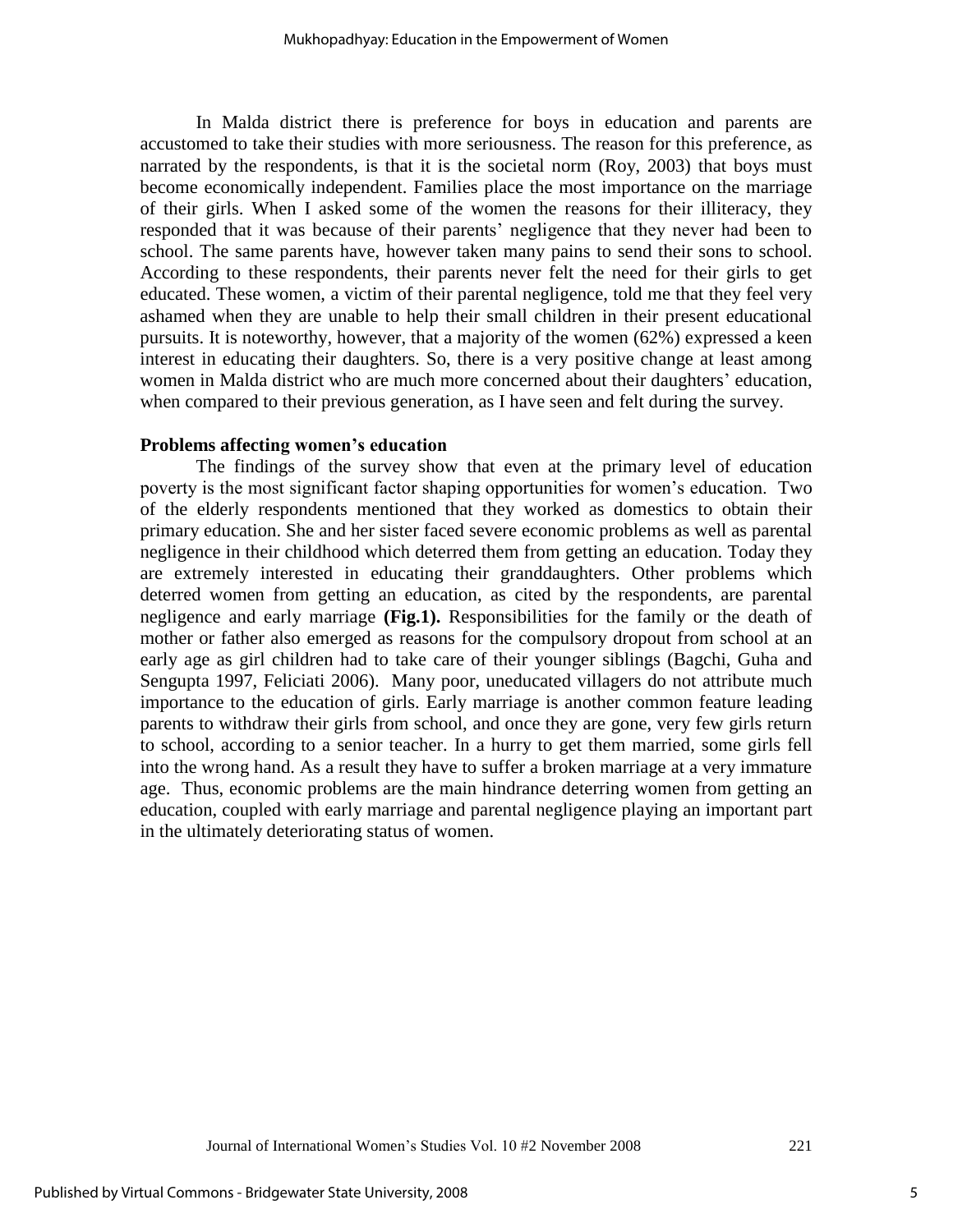

**Fig. 1 Various problems affecting the education of women Source: Field Survey** 

## **Respondents' continuing education after marriage**

Even though few girls return to school once they are married, as they age, the goal of obtaining an education increases. The surveys indicated a number of women decided to continue with their education. But for the majority (53 percent) of the women, it was not possible for them to complete their education up to their satisfaction. Women had to discontinue their studies just on the ground of getting married. At the same time amongst women (65 percent) who decided to pursue their studies after marriage, a majority of them were compelled to quit midway. This reveals the abysmally low importance of education of a woman in her family. Among all respondents only 47 percent of women could complete their education satisfactorily after marriage. Though the percentage is lower than the women who could not complete their studies satisfactorily, this does demonstrate some changes in the understanding and attitude towards women"s education. This is a positive sign wherein the society of Malda district has changed for better.

#### **Source of help to complete education for married women**

Most of the women who continued their education and completed it satisfactorily, obtained help mainly from their parents and husbands (31.3% both). They were determined to fulfill their dreams (31.3%). A very few women cited that they got help from their parents-in-laws (6.3%). So far, surveys show that parents and husbands have been the constant source of support for many women in completing their education, a very positive sign.

## **Education influencing the practice of dowry**

As the results of the survey indicate, there are few factors which can increase or decrease the demand of a dowry. One such factor is the economic empowerment of women. In the lowest educational strata, incidents of a dowry are highest and here the average age of marriage is only 16 years. Respondents who were educated up to the secondary level married at the average age of 18; and those who had achieved higher secondary education married at the average age of 21. In all cases, incidents of dowry was also very high.**(Fig.2)**. However, when the average age of marriage was 24, cases of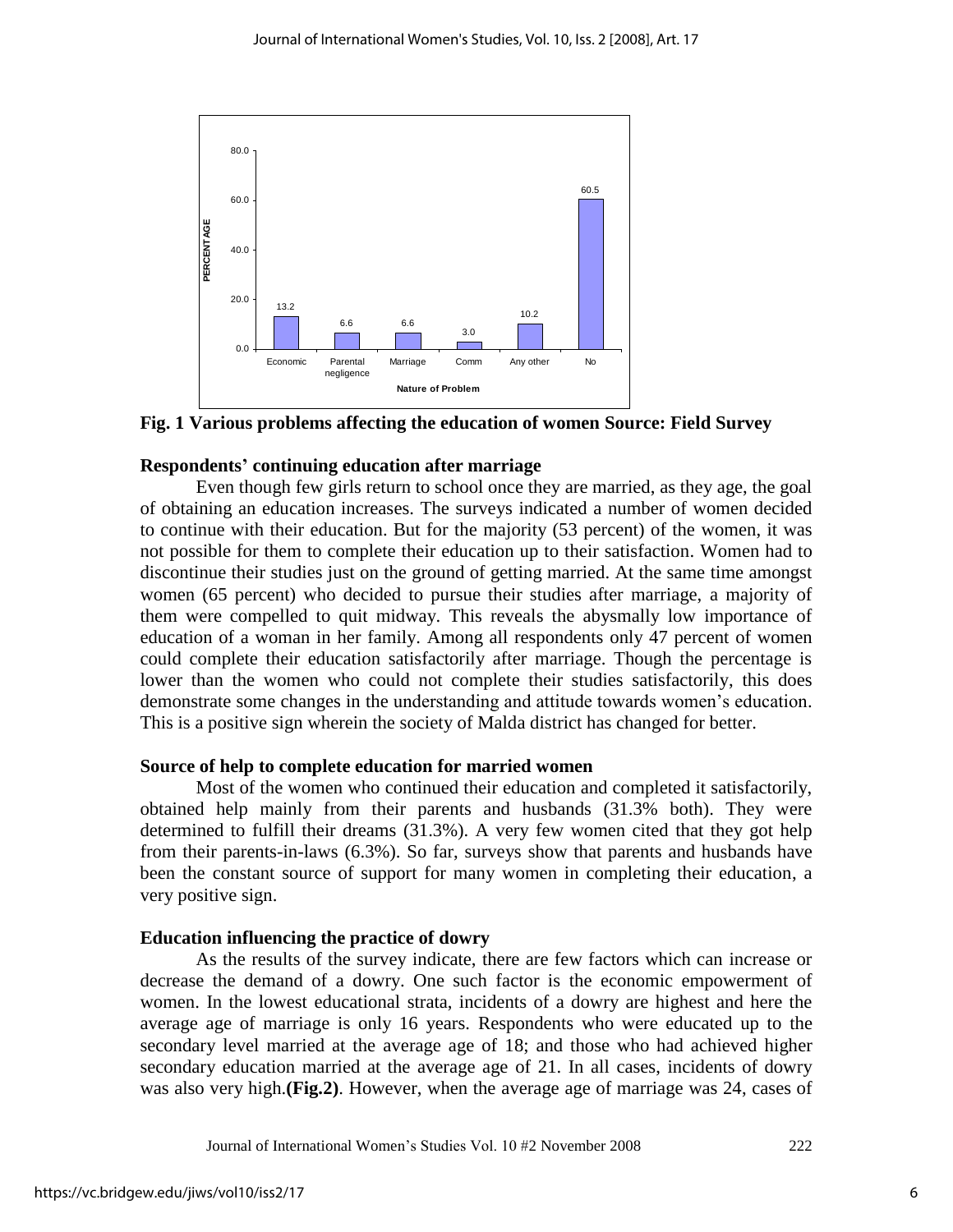a dowry came down considerably and the majority of women were married without a demand for a dowry. It is important to mention that graduated women who had economic independence constituted the group saying a strict 'no'<sup>6</sup> to dowry. So, it is revealed that economic empowerment enabled by proper education has a sizeable impact in the downfall of the dowry system in the society of Malda district. Women educated up to post-graduation and beyond were inevitably found to be employed. I observed that almost all of them were very confident and in control of their lives, reflected in part by a very high percentage of women refusing a dowry as a condition for marriage.



Fig. 2 Role of Education in refusal of system of dowry in women Source: Field Survey

#### **Conclusion**

Overall this study confirms that women"s status is inferior to men"s in Malda district. Women face discrimination within families as well as in society, where society maintains double standards in the case of education, marriage, spousal relationships, domestic violence, laws of patriarchal society, property laws, dowry system, sexual morality, sexual harassment as well as discriminatory social stigma and also less recognition and respect for women"s work.

#### **Implications**

 $\overline{a}$ 

The survey indicates that prevailing intra-household discrimination in educational matters for girls and women persists. Therefore, a strong message needs to be conveyed in support of education and economic empowerment as equally important for both the sexes. Education emerges as the single most important parameter empowering women. Education builds the way for economic empowerment and uplifts the status of women. Reducing the gender gap in secondary and higher education should be the focus area.

 $6$  As narrated by educated and economically empowered participants of the survey.

Journal of International Women"s Studies Vol. 10 #2 November 2008 223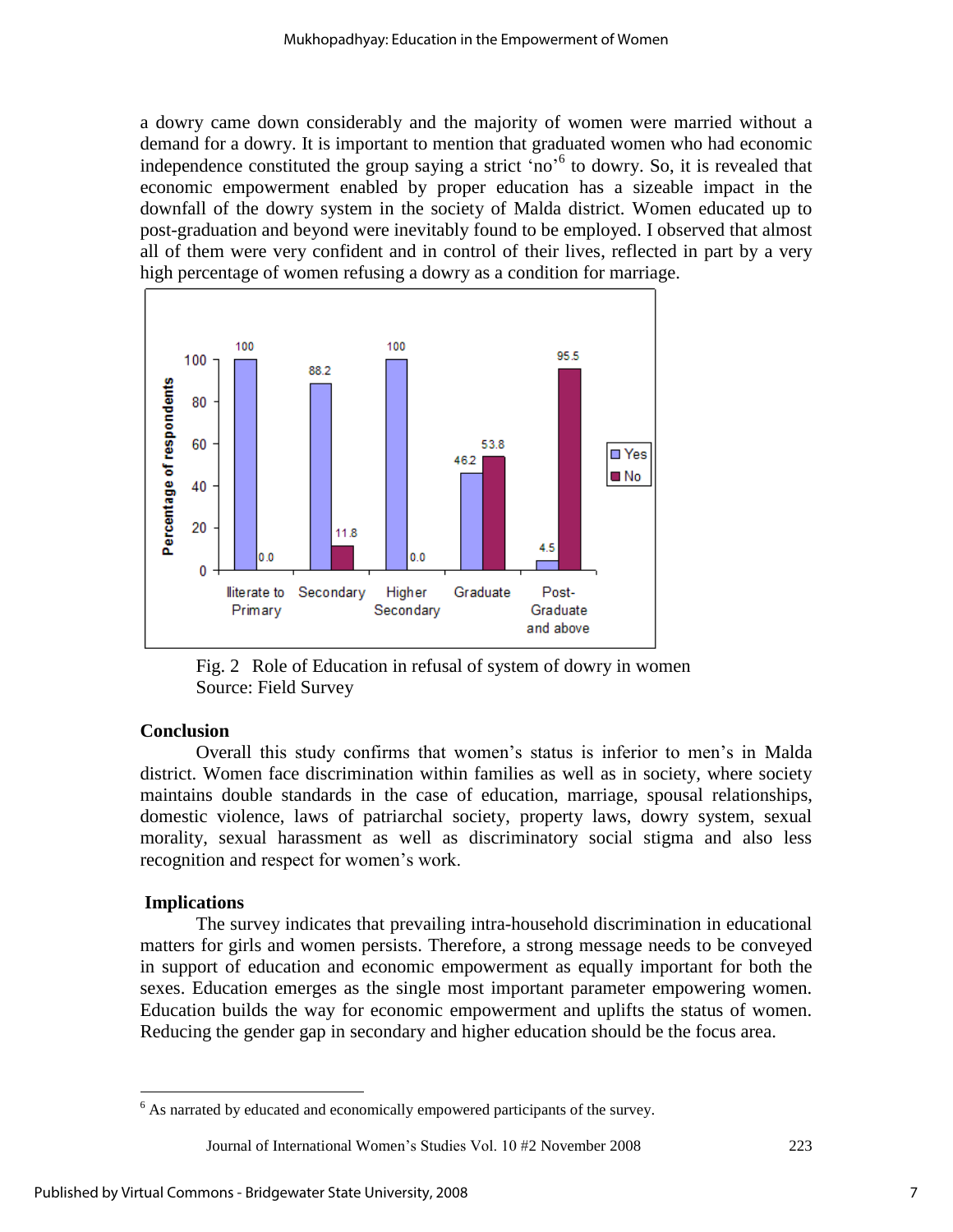Marriage only at mature, legal age is also crucial. Women should get married only after receiving an education or after acquiring some skill, which can make her economically independent.

The survey suggests that there should be more importance placed on the economic empowerment of women. As women rise in economic status, they will gain greater social standing in the household and the society granting greater voice in important issues. Not only does economic empowerment fortify the position of women, it serves as a deterrent to dowries. The parental property should be distributed to sons and daughters on an equal footing so the responsibility of looking after parents falls to all offspring. As women"s economic power grows, it will be easier for them to take care of their parents, to become a respectable member of their natal family, and to overcome the tradition of "son preference."

## **References**

Baruah, Arunima. (2003). *Women In India.* New Delhi, India: Anmol.

- Bagchi, Jasodhara. Guha, Jaba. Sengupta, Piyali. (1997). *Loved and Unloved– The Girl Child in the family.* Calcutta: Stree.
- Bagchi, Jasodhara (ed.).(1995). *Indian Women – Myth and Reality.* Hyderabad, India: Sangam books.
- Bumiller, E. (1990). *May you be the mother of a hundred sons: A journey among the women of India.* New Delhi, India: Penguin Books.
- Census, (2001). Government of India. *[www.censusindia.net/fsex.html](http://www.censusindia.net/fsex.html)*
- (accessed 15th Jan, 2008)
- Chakrabarty, Usha. (1963). *Condition of Bengali Women around the Second Half of the Nineteenth Century.* Calcutta, India: Self published.
- Coonrod, Carol S. (1998), *Chronic Hunger and the Status of Women in India*, [www.thp.org/reports/indiawom.htm.](http://www.thp.org/reports/indiawom.htm) (accessed 15th Jan, 2008)
- Crime in India, NCRB 2000.
- Dagger, Renuka. (1998). *Annual on women's development and gender justice.* Mohali, Punjab: Brijesh.
- Desai, Meera, Takkar, Usha, (2001). *Women in Indian Society*, New Delhi: National Book Trust.
- Engineer, Asghar Ali. (1995). *Problems of Muslim women in India.* Bombay: Orient Longman Limited.
- Feliciati, Clara Chapdelaine (2006). Restorative Justice for the Girl Child in Post-conflict Rwanda, *Journal of International Women's Studies*. 7(4):14-34.
- Ghurye G.S., (2004) *Caste and Race in India,* Popular Prakashan Ltd, India
- Hitchcock, Amanda. (2001). Rising number of dowry deaths in India. [www.wsws.org](http://www.wsws.org/) (accessed 15th Jan, 2008)
- Iyer, Saroj. (1999). *The Struggle to be Human*, Bangalore, India: Books for change.
- Jha, Umashankar. & Pujari, Premlata*.* (1998). *Indian Women Today,* Vol I, New Delhi: Kanishka.
- Johnson, Pamela S. & Johnson, Jennifer A. (2001). "The oppression of women in India". *Violence against women,* 7(9): 1051-1068.
- Mahajan, V.D. (2007). *History of Medieval India*, New Delhi: Chand Company Private Limited.

Journal of International Women"s Studies Vol. 10 #2 November 2008 224